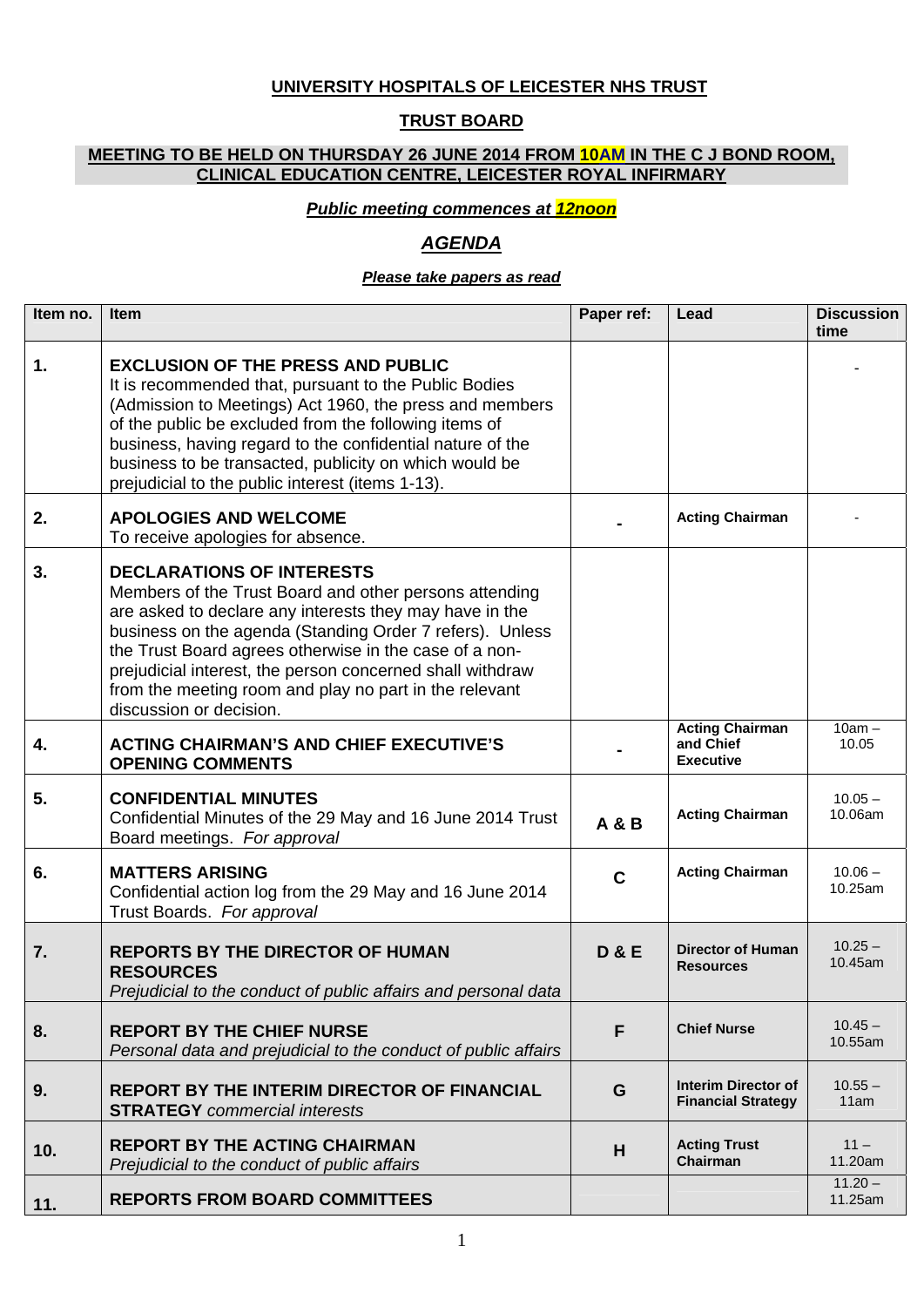| 11.1 | <b>AUDIT COMMITTEE</b><br>Confidential Minutes of the 27 May 2014 meeting for noting<br>and endorsement of any recommendations. Prejudicial to<br>the conduct of public affairs                                                                                                                                                                                                                 |                     | <b>Audit Committee</b><br>Chair                   |                       |
|------|-------------------------------------------------------------------------------------------------------------------------------------------------------------------------------------------------------------------------------------------------------------------------------------------------------------------------------------------------------------------------------------------------|---------------------|---------------------------------------------------|-----------------------|
| 11.2 | <b>QUALITY ASSURANCE COMMITTEE</b><br>Confidential Minutes of the 28 May 2014 meeting for noting<br>and endorsement of any recommendations. Prejudicial to<br>the conduct of public affairs                                                                                                                                                                                                     | J                   | <b>QAC Chair</b>                                  |                       |
| 12.  | <b>CORPORATE TRUSTEE BUSINESS</b>                                                                                                                                                                                                                                                                                                                                                               |                     |                                                   | $11.25 -$<br>11.29am  |
| 12.1 | <b>CHARITABLE FUNDS COMMITTEE</b><br>Confidential Minutes of the inquorate 9 June 2014 meeting<br>will be submitted to the July 2014 Trust Board.                                                                                                                                                                                                                                               | verbal              | <b>Charitable Funds</b><br><b>Committee Chair</b> |                       |
| 13.  | <b>ANY OTHER BUSINESS</b>                                                                                                                                                                                                                                                                                                                                                                       |                     | <b>Acting Chairman</b>                            | $11.29 -$<br>11.30am  |
|      | Comfort break until 12noon                                                                                                                                                                                                                                                                                                                                                                      |                     |                                                   |                       |
| 14.  | <b>DECLARATION OF INTERESTS</b>                                                                                                                                                                                                                                                                                                                                                                 |                     | <b>Acting Chairman</b>                            |                       |
|      | Members of the Trust Board and other persons attending<br>are asked to declare any interests they may have in the<br>business on the public agenda (Standing Order 7 refers).<br>Unless the Trust Board agrees otherwise in the case of a<br>non-prejudicial interest, the person concerned shall<br>withdraw from the meeting room and play no part in the<br>relevant discussion or decision. |                     |                                                   |                       |
| 15.  | <b>ACTING CHAIRMAN'S OPENING COMMENTS</b>                                                                                                                                                                                                                                                                                                                                                       |                     | <b>Acting Chairman</b>                            | $12noon -$<br>12.05pm |
| 16.  | <b>MINUTES</b>                                                                                                                                                                                                                                                                                                                                                                                  |                     |                                                   | $12.05 -$<br>12.06pm  |
|      | Minutes of the 29 May 2014 Trust Board meeting.<br>For approval                                                                                                                                                                                                                                                                                                                                 | K                   | <b>Acting Chairman</b>                            |                       |
| 17.  | <b>MATTERS ARISING</b>                                                                                                                                                                                                                                                                                                                                                                          |                     |                                                   | $12.06 -$<br>12.20pm  |
|      | Action log from the 29 May 2014 meeting.<br>For approval                                                                                                                                                                                                                                                                                                                                        | L                   | <b>Acting Chairman</b>                            |                       |
| 18.  | <b>REPORT BY THE CHIEF EXECUTIVE</b>                                                                                                                                                                                                                                                                                                                                                            |                     |                                                   | $12.20 -$<br>12.25pm  |
| 18.1 | <b>MONTHLY UPDATE REPORT - JUNE 2014</b><br>For discussion and assurance                                                                                                                                                                                                                                                                                                                        | M                   | <b>Chief Executive</b>                            |                       |
| 19.  | <b>STRATEGY, FORWARD PLANNING AND RISK</b>                                                                                                                                                                                                                                                                                                                                                      |                     |                                                   |                       |
| 19.1 | LLR HEALTH AND SOCIAL CARE 5 YEAR STRATEGY<br>DIRECTIONAL PLAN FOR BETTER CARE TOGETHER<br><b>PROGRAMME</b> For discussion and assurance                                                                                                                                                                                                                                                        | N<br>(to be tabled) | Director of<br><b>Strategy</b>                    | $12.25 -$<br>12.55pm  |
| 19.2 | <b>UHL 5-YEAR PLAN</b><br>For discussion and assurance                                                                                                                                                                                                                                                                                                                                          | O<br>(to be tabled) | Director of<br><b>Strategy</b>                    | $12.55 -$<br>1.15pm   |
| 19.3 | <b>BOARD ASSURANCE FRAMEWORK</b><br>For discussion and assurance                                                                                                                                                                                                                                                                                                                                | P                   | <b>Chief Nurse</b>                                | $1.15 -$<br>1.30pm    |
| 20.  | <b>CLINICAL QUALITY AND SAFETY</b>                                                                                                                                                                                                                                                                                                                                                              |                     |                                                   |                       |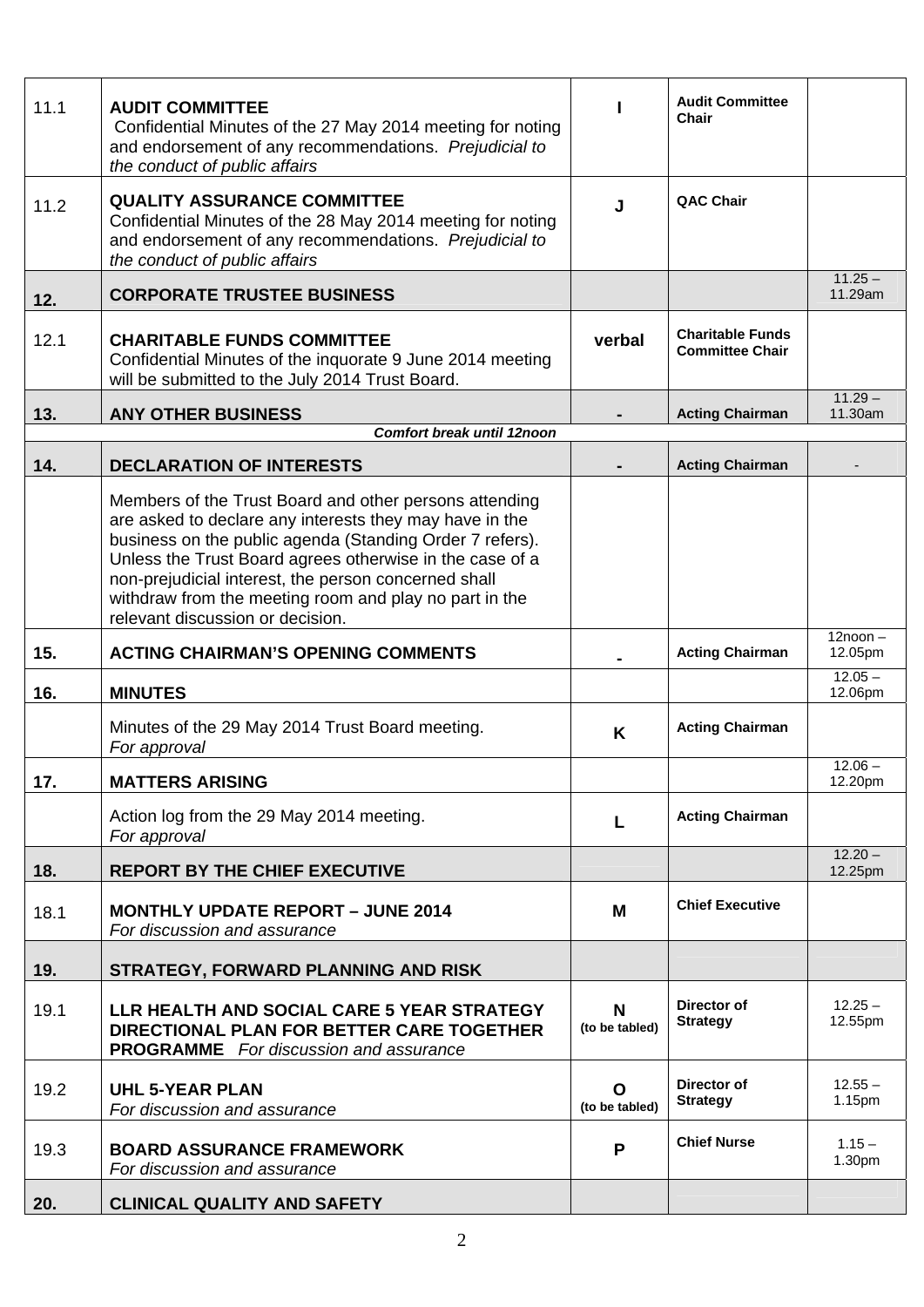| 20.1 | <b>PATIENT EXPERIENCE</b> For discussion and assurance                                                                                                                                                                                                                                                                                                                                                                                                                                                                                                                                                         | Q              | <b>Chief Nurse</b>                                                | $1.30 -$<br>1.50 <sub>pm</sub> |
|------|----------------------------------------------------------------------------------------------------------------------------------------------------------------------------------------------------------------------------------------------------------------------------------------------------------------------------------------------------------------------------------------------------------------------------------------------------------------------------------------------------------------------------------------------------------------------------------------------------------------|----------------|-------------------------------------------------------------------|--------------------------------|
| 20.2 | UHL QUALITY ACCOUNT 2013-14 AND STATEMENT OF<br><b>DIRECTORS' RESPONSIBILITIES for approval</b>                                                                                                                                                                                                                                                                                                                                                                                                                                                                                                                | R              | <b>Chief Nurse</b>                                                | $1.50 -$<br>2.10pm             |
| 22.  | <b>STAFFING, EDUCATION AND TRAINING</b>                                                                                                                                                                                                                                                                                                                                                                                                                                                                                                                                                                        |                |                                                                   |                                |
| 22.1 | <b>MEDICAL EDUCATION QUARTERLY REPORT for</b><br>assurance                                                                                                                                                                                                                                                                                                                                                                                                                                                                                                                                                     | S              | <b>Medical Director</b>                                           | $2.10 -$<br>2.20pm             |
| 22.2 | <b>WORKFORCE AND ORGANISATIONAL DEVELOPMENT</b><br><b>QUARTERLY UPDATE</b> For assurance                                                                                                                                                                                                                                                                                                                                                                                                                                                                                                                       | Т              | <b>Director of Human</b><br><b>Resources</b>                      | $2.20 -$<br>2.40pm             |
| 22.3 | "HARD TRUTHS" NURSE STAFFING UPDATE<br>For assurance                                                                                                                                                                                                                                                                                                                                                                                                                                                                                                                                                           | $\mathsf{U}$   | <b>Chief Nurse</b>                                                | $2.40 -$<br>2.50 <sub>pm</sub> |
| 23.  | <b>QUALITY AND PERFORMANCE</b> For assurance                                                                                                                                                                                                                                                                                                                                                                                                                                                                                                                                                                   |                |                                                                   |                                |
| 23.1 | <b>MONTH 2 QUALITY, FINANCE AND PERFORMANCE</b><br><b>REPORT</b> For assurance                                                                                                                                                                                                                                                                                                                                                                                                                                                                                                                                 | V              |                                                                   | $2.50 -$<br>3.15pm             |
|      | The Trust Board is invited to identify key issues for<br>discussion at the meeting, noting the overall structure<br>of this item as follows:-                                                                                                                                                                                                                                                                                                                                                                                                                                                                  |                |                                                                   |                                |
|      | <b>Quality</b><br>The Non-Executive Director Chair of the Quality<br>(a)<br><b>Assurance Committee will be invited to comment</b><br>verbally on the month 2 position, as considered at the<br>meeting held on 25 June 2014 (the Minutes of which<br>will be presented to the 31 July 2014 Trust Board);<br>Lead Executive Directors will then be invited to<br>(b)<br>comment by exception on their respective sections<br>of the month 2 report, specifically:-<br><b>Chief Nurse</b> – patient safety and quality, quality<br>commitment, patient experience;<br><b>Medical Director</b> – mortality rates; |                | <b>QAC Chair</b><br><b>Chief Nurse</b><br><b>Medical Director</b> |                                |
|      | <b>Finance and Performance</b>                                                                                                                                                                                                                                                                                                                                                                                                                                                                                                                                                                                 |                |                                                                   |                                |
|      | <b>Acting Trust Chairman to comment verbally on the</b><br>(c)<br>month 2 position, as considered at the Finance and<br>Performance Committee meeting held on 25 June<br>2014 (the Minutes of which will be presented to the 31<br>July 2014 Trust Board).                                                                                                                                                                                                                                                                                                                                                     |                | <b>Acting Trust</b><br>Chairman                                   |                                |
|      | <b>Lead Executive Directors will then be invited to</b><br>(d)<br>comment by exception on their respective sections<br>of the month 2 report, specifically:-                                                                                                                                                                                                                                                                                                                                                                                                                                                   |                |                                                                   |                                |
|      | <b>Chief Operating Officer</b> - operational<br>performance, exception reports, and bed capacity<br>update;                                                                                                                                                                                                                                                                                                                                                                                                                                                                                                    | V <sub>1</sub> | <b>Chief Operating</b><br><b>Officer</b>                          |                                |
|      | Director of Human Resources - staff appraisal,<br>$\bullet$<br>sickness absence and statutory and mandatory<br>training compliance;                                                                                                                                                                                                                                                                                                                                                                                                                                                                            |                | <b>Director of Human</b><br><b>Resources</b>                      |                                |
|      | <b>Chief Executive</b> – information management and<br>$\bullet$<br>technology performance, and                                                                                                                                                                                                                                                                                                                                                                                                                                                                                                                |                | <b>Chief Executive</b>                                            |                                |